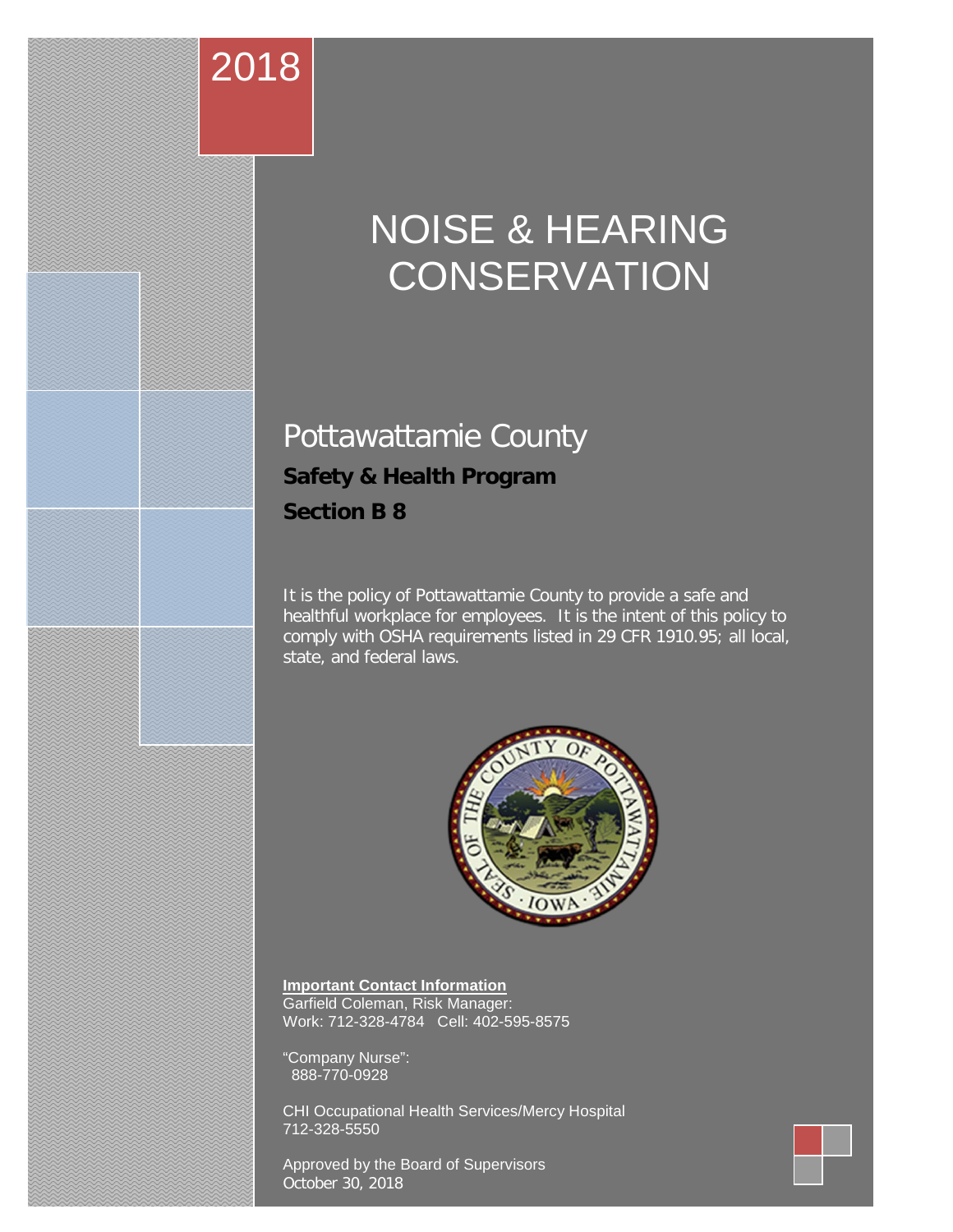#### **NOISE & HEARING CONSERVATION PROGRAM**

#### **TABLE OF CONTENTS**

| $\mathbf{L}$ |                                                                    |  |
|--------------|--------------------------------------------------------------------|--|
| $\Pi$ .      |                                                                    |  |
| III.         |                                                                    |  |
| IV.          | B. Engineering & Administrative Controls (Noise Control Measures)6 |  |
| V.           |                                                                    |  |
| VI.          |                                                                    |  |
| VII.         |                                                                    |  |

#### **MODEL FORMS**

Program Audit Form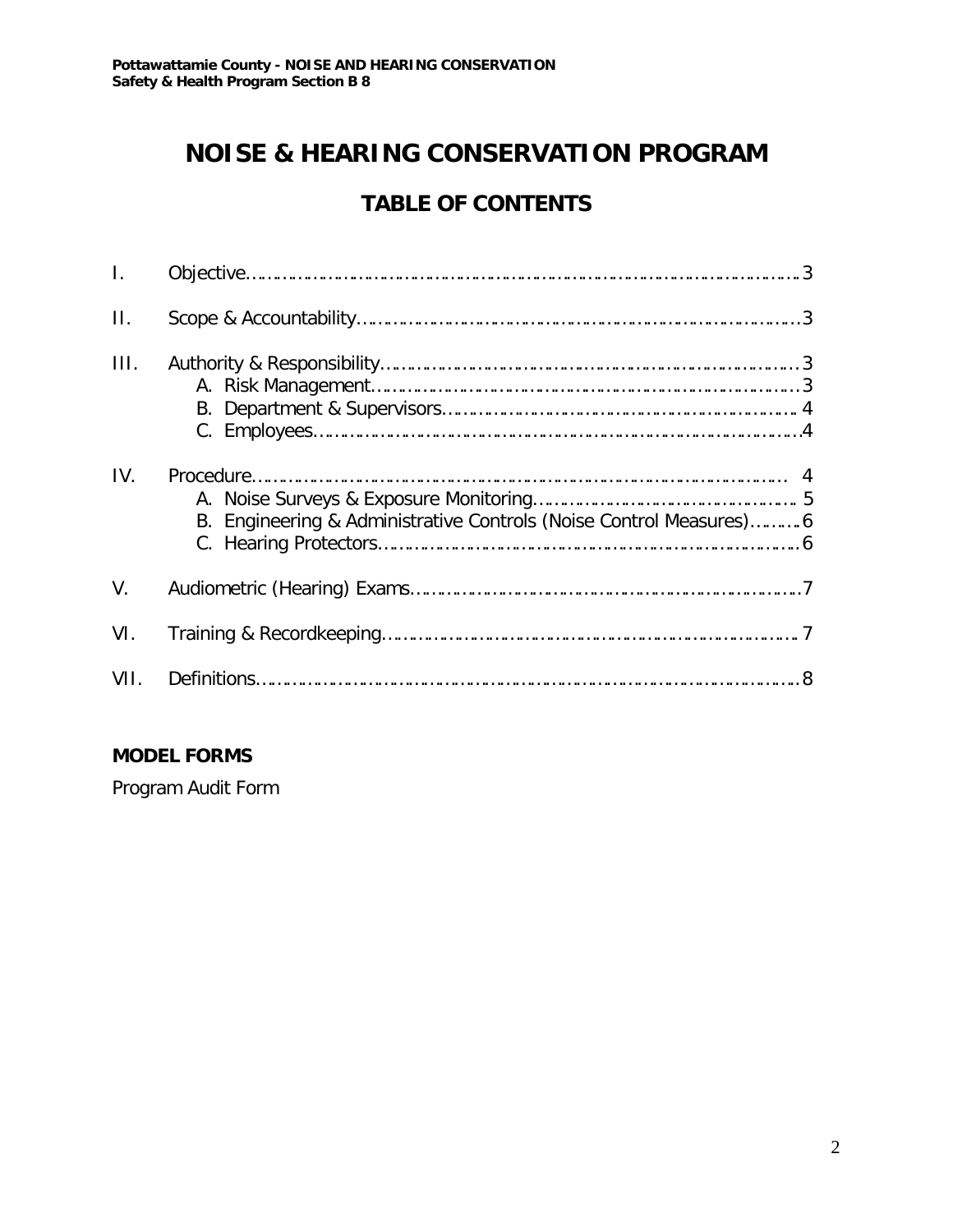#### **I. Objective**

The purpose of the Hearing Conservation Program is to protect employees from occupational noise exposures which could lead to noise-induced hearing loss. This program is intended to comply with OSHA's Noise Exposure Standard (29 CFR 1910.95).

#### **II. Scope and Applicability**

This program covers any employee who, in the course of his/duties, may perform work or use equipment that produces sound levels sufficient to cause hearing damage, as defined by OSHA, or who may enter or perform work in areas where such hazardous sound levels are or may be present.

The Hearing Conservation Program establishes requirements for all employees who are expected to be exposed to noise levels equal to or greater than an 8 hour time weighted average (TWA) of 85 decibels.

#### **III. Authority & Responsibility**

#### **A. Risk Management is responsible for:**

- 1. Developing, implementing, and administering the County's Hearing Conservation Program.
- 2. Identifying wok areas and equipment within the County's facilities where noise levels equal or execeed 85 dBA.
- 3. Conduct and/or supervise noise surveys and exposure monitoring.
- 4. Provide annual training for employees including in the Hearing Conservation Program.
- 5. Notifying all employees exposed at or above an 8 hour time weighted average (TWA) of 85 decibels (dB) of the monitoring results.
- 6. Evaluating hearing protector attenuation for the specific noise environments in which the hearing protection devices are used.
- 7. Ensuring proper initial fitting of hearing protection devices when requested.
- 8. Arranging annual audiometric testing, notifying employees of the results and ensuring that testing records are maintained.
- 9. Conduct periodic audits of the Hearing Conservation Program.
- 10. Maintaining all exposure measurement records.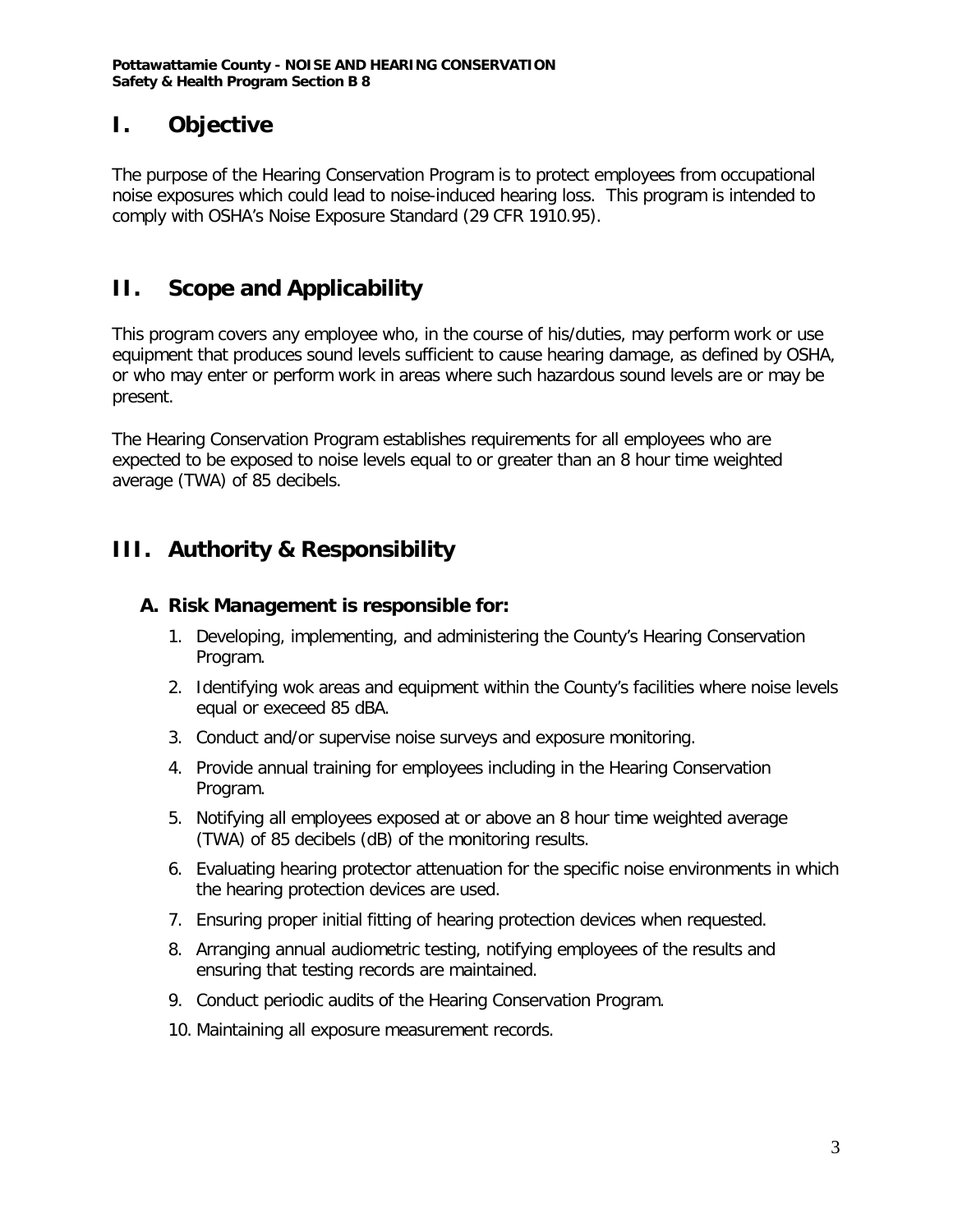#### **B. Departments and Supervisors are responsible for:**

- 1. Ensuring that all employees exposed to noise levels equal to or greater than 85 dBA, have access to appropriate hearing protection devices in the work area.
- 2. Identifying potentially hazardous noise locations and operations and contacting Risk Management to request a noise evaluation. This includes reporting all potential noise hazard areas, employee complaints regarding noise, and noisy conditions that make normal conversation difficult.
- 3. Conduct noise surveys under the supervision of Risk Management.
- 4. Notifying the Risk Management, within 6 months of employment, of any new employee who is to be included in the Hearing Conservation Program.
- 5. Enforcing the use of hearing protection devices and maintaining engineering and administrative controls in designated noise hazard areas.
- 6. Scheduling audiograms and training with Risk Management on an annual basis for employees who are included in the Hearing Conservation Program.
- 7. The cost of the Hearing Conservation Program, including audiograms and hearing protection devices.
- 8. Notifying Risk Management whenever a change in process, production, equipment, or controls may increase noise exposure.

#### **C. Employees are responsible for:**

- 1. Using hearing protection as required**.**
- 2. Participating in annual audiograms, if required.
- 3. Participating in annual training, if required.
- 4. Inspecting and maintaining hearing protection devices.
- 2. Seeking replacement or repair of hearing protection devices when necessary.
- 3. Assisting the Department in identifying locations or operations to which they may be exposed to loud noise.

#### **IV. Procedure**

Pottawattamie County requires the use of hearing protectors in any location where powered or motorized equipment or any other noise source could reasonably be expected to exceed 85 dBA. Use of hearing protectors may only be discontinued when noise levels are verified to be less than 85 dBA through a properly conducted noise survey.

#### **A. Noise Surveys and Exposure Monitoring**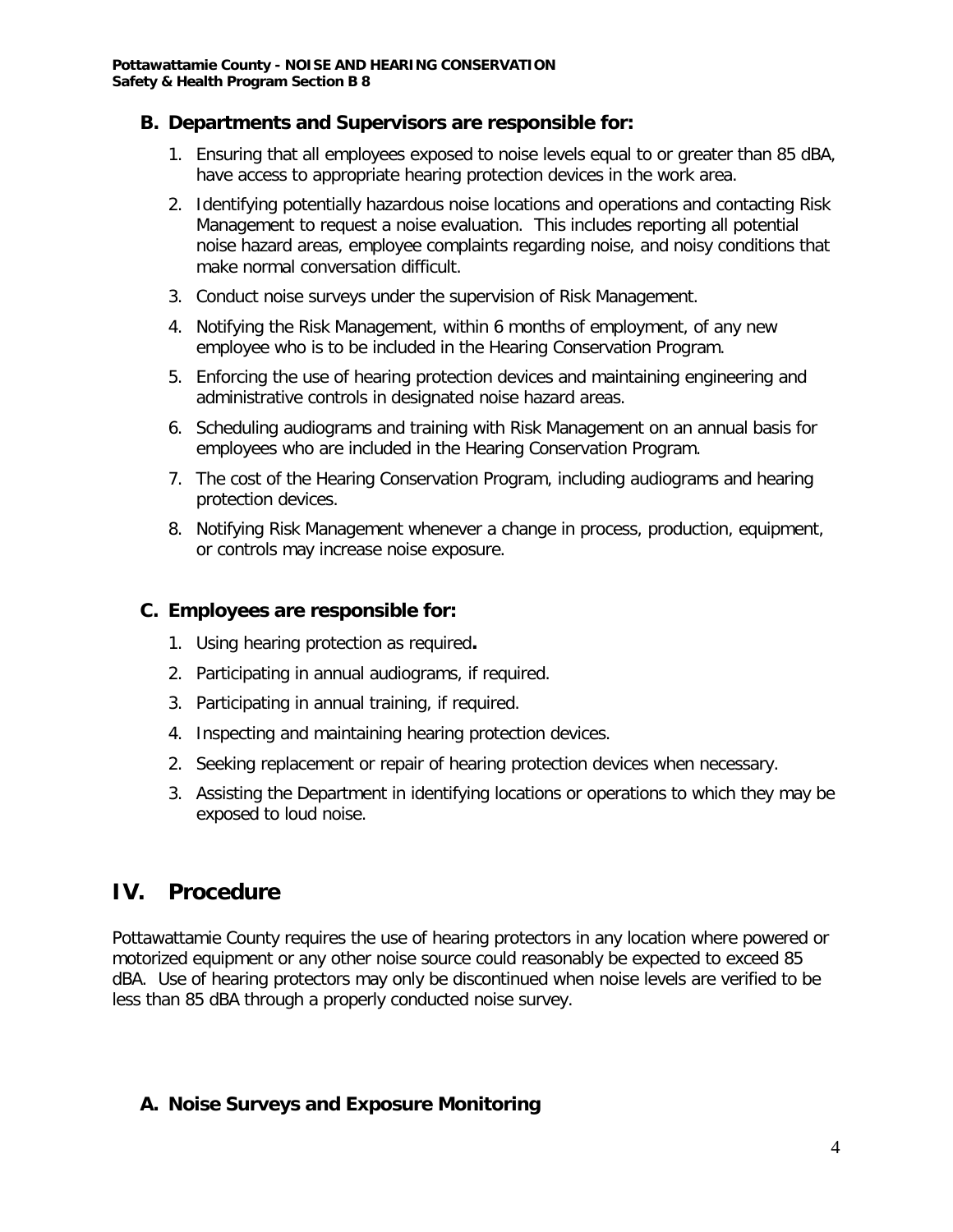- 1. Employee and/or work area monitoring shall be performed when exposure is suspect of being at or above an 8-hour TWA of 85 dB
- 2. Risk Management will identify work areas within county facilities where noise levels equal or exceed 85 dBA. Signs will be posted at the entrance to any work area where noise levels routinely exceed 85 dBA. Departments that suspect they have an undiagnosed noise issue in a work area shall contact Risk Management to schedule a noise evaluation.
- 3. Employees who work in these areas shall have hearing protection devices supplied to them, shall be instructed in its proper use, and shall be required to wearing hearing protection when in these identified areas or around equipment that produces excessive noise while in the areas. It is the responsibility of the area supervisor and the exposed employee to ensure that these requirements are maintained.
- 4. Factors which suggest that noise exposures in the work area may be at or above 85 dB include but are not limited to; employee complaints about the loudness of noise, indications that employees are having difficulty hearing in the area, or noisy conditions which make normal conversation difficult.
- 5. All continuous, intermittent, and impulsive impact sound levels from 80 dB to 130 dB shall be incorporated into the noise measurement survey.
- 6. Noise surveys must be conducted in a manner that reasonably reflects the exposure of the affected employees. Surveys will be conducted under the supervision of Risk Management. Noise monitoring is to be done whenever new equipment or processes are introduced to the work area. Affected employees or their representatives shall be provided an opportunity to observe any noise measurements.
- 7. Sound level meters and audio dosimeters used to determine employee exposure to noise sources must be Type II (accurate to within +/- 2dB), operated in "slow" response, on the "A" scale, and be calibrated to factory guidelines (including periodic factory re-calibration). Noise samples must be taken with adequate duration to be representative of employee's' exposures.
- 8. Employees may request a noise survey by contacting their supervisor.

#### **B. Engineering and Administrative Controls (Noise Control Measures)**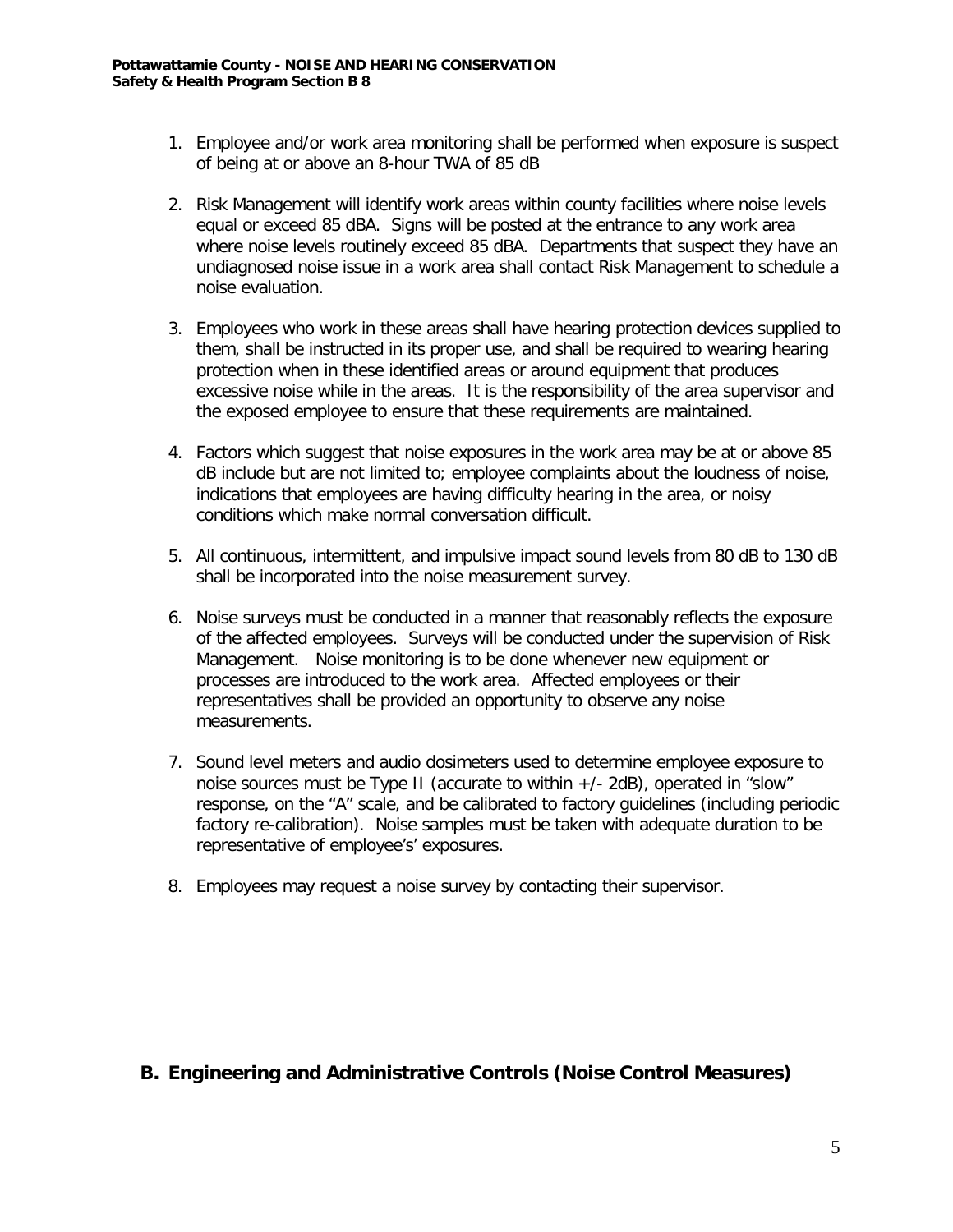Pottawattamie County will eliminate noise sources to the extent possible through engineering or administrative controls. During the implementation of these controls, affected employees shall be provided with hearing protection devices and trained in accordance with this program. Examples of controls that must be considered include but are not limited to:

- 1. Rotation of people to lower exposed positions.
- 2. Addition or replacement of mufflers on motorized equipment.
- 3. Addition of mufflers to air exhausts on pneumatic equipment.
- 4. Following equipment maintenance procedures to lubricate dry bearings.
- 5. Isolation of loud equipment such as machinery, compressors and generators from employee work areas.
- 6. Replacement of older noisy equipment with newer and quieter models.

#### **C. Hearing Protectors**

- 1. Hearing protection devices shall be the permanent solution only when engineering or administrative controls are not effective or not cost effective.
- 2. Hearing protectors shall be made available to employees exposed to an 8-hour TWA of 85 dB or greater. Department shall ensure that at least three (3) types of hearing protectors are available to employees, preferably a plug and muff type. Employees are required to properly use and wear hearing protection in designated areas to effectively protect hearing.
- 3. Hearing protectors provided shall meet the "Minimum Noise Reduction Ratings "(NRR). Hearing protectors issued to or used by employees must have the following minimum NRR:
	- Ear plugs: 29dB
	- Muffs: 27dB
- 4. Attenuation refers to the decrease of noise levels as a result of wearing hearing protection devices. The hearing protection device attenuation shall be evaluated by Risk Management when requested for specific noise environments in which the hearing protection device will be used.
- 5. Hearing protection attenuation will be calculated using the OSHA Hearing Conservation procedures. [Actual NRR = [Rated NRR- 7 dBA / 2] =  $\_\_\_\_\_$  dBA]

#### **V. Audiometric (Hearing) Exams**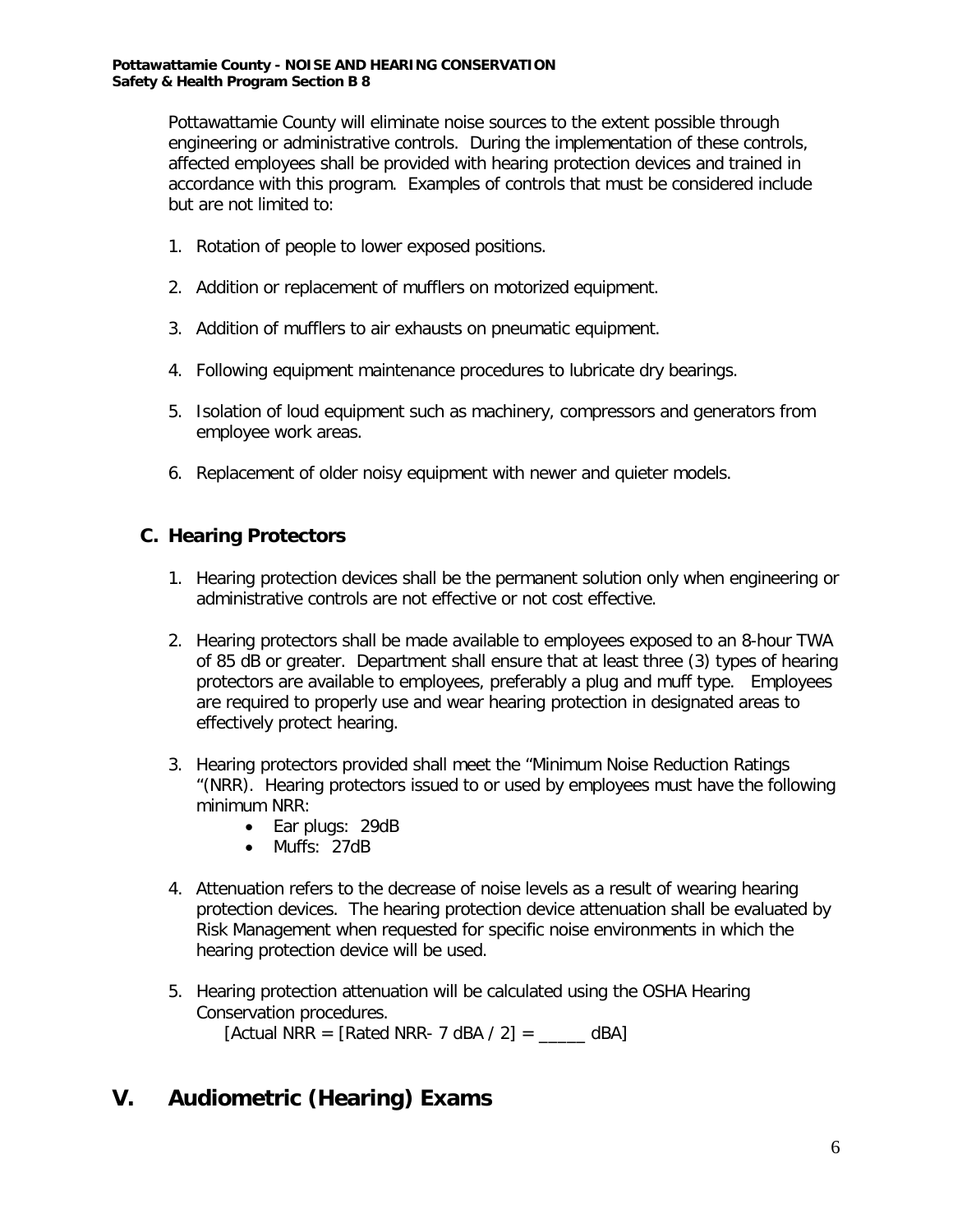- A. Employees are required to have an audiometric baseline test within 6 months of being assigned to a high noise area. Employees shall wear hearing protection devices any time they are going to be exposed to workplace noise at or above the action level until a baseline audiogram is obtained.
- B. Employees who are required to be in the Hearing Conservation Program shall be tested annually after obtaining the baseline audiogram. The annual audiogram will be compared to the baseline audiogram to determine if the audiogram is valid and if a standard threshold shift has occurred. If the annual audiogram shows that an employee has suffered a standard threshold shift, the employee may obtain a retest within 30 days and the retest results may be considered the annual audiogram. If a comparison of the annual audiogram retest to the baseline confirms a standard threshold shift, the employee shall be informed of this in writing.

#### **VI. Training & Recordkeeping**

#### A. **Training:**

Employees who are required to be in the Hearing Conservation Program will receive training to include:

- 1. The effects of noise on hearing.
- 2. The purpose of hearing protectors.
- 3. The advantages and disadvantages of various types of hearing protectors.
- 4. The attenuation of various types of hearing protection.
- 5. The selection, fitting, care and use of hearing protectors.
- 6. The purpose of audiometric testing.
- 7. An explanation of the audiometric testing procedure.

#### **B. Documentation Summary**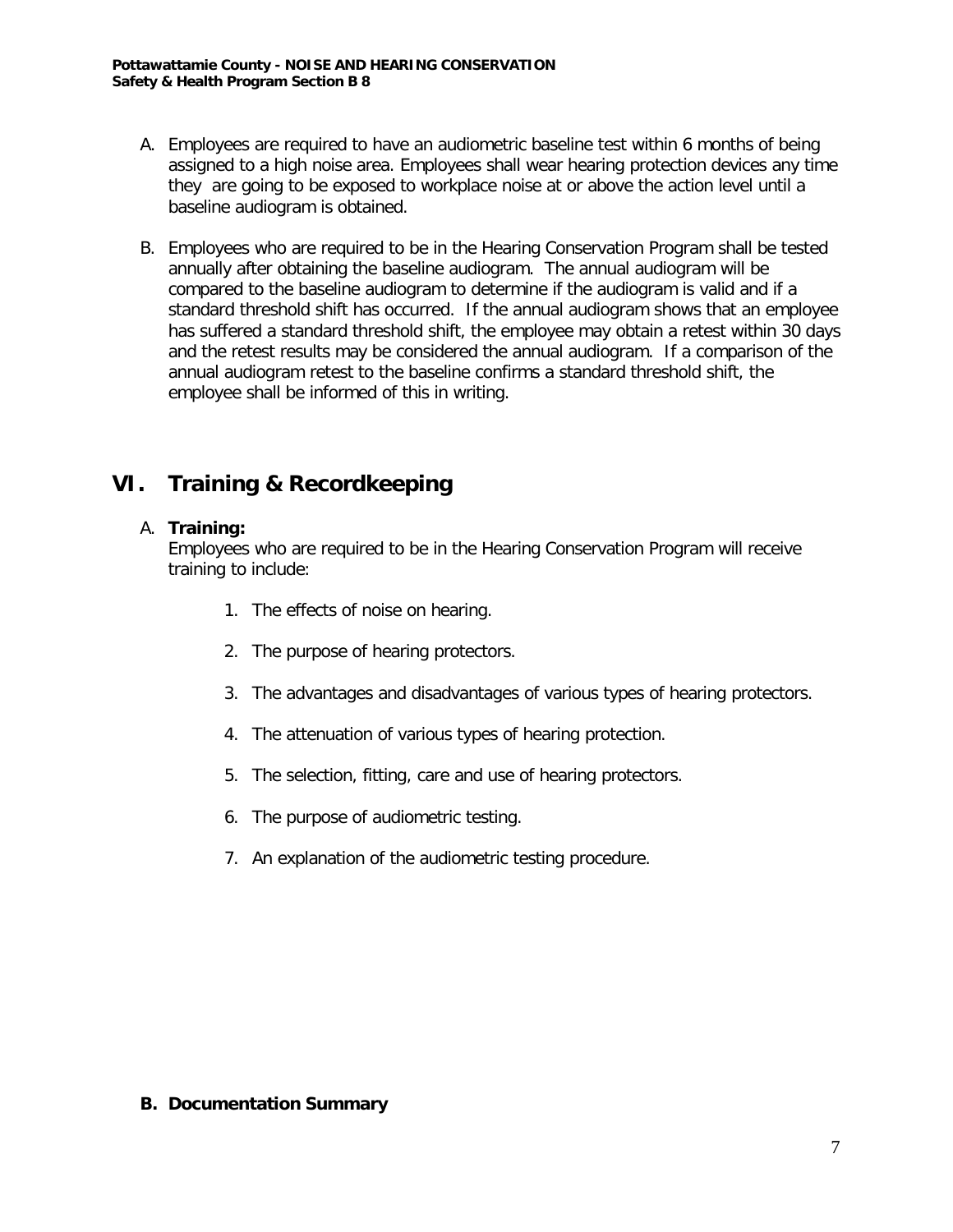Non-Medical Hearing Conservation Program records shall be filed with the Risk Manager in the safety program filing system as a permanent record. Records include but are not limited to:

- Types of hearing protectors and associated NRRs
- Noise surveys, when applicable
- Training records
- Audit reports and corrective action completion

All employees who routinely wok in designated hazardous noise areas shall be identified and a current roster of such employees shall be maintained by department management.

**Audiometric Tests Records:** Records of employee audiometric tests shall be retained for the duration of the affected employee's employment. These records will be made part of the employee's medical file.

#### **VII. Definitions**

**Action Level:** An 8 hour time weighted average (TWA) of 85 decibels (dB), that requires the implementation of a Hearing Conservation Program in accordance with the OSHA Occupational Noise Exposure Standard.

**Administrative Controls:** Efforts to change a work schedule or operations to reduce an employee's noise exposure by reducing time spent in the noisy environment.

**Audiogram:** A record of a person's ability to hear at several different frequencies.

**Audiometric Testing:** Measurement of a person's ability to hear at several different frequencies, usually 500 to 6,000 Hz.

**Baseline Audiogram:** An initial valid audiogram against which subsequent audiograms are compared to determine if hearing thresholds have changed.

**Continuous Noise:** Noise of a constant level as measured over at least three seconds using the "slow' setting on a sound level meter.

**Decibel (db):** The unit used to measure sound pressure levels; a logarithmic scale ranging from 0 dB (threshold of hearing) through 40 dB (threshold for pain).

**Decibel A-weighted (dBA):** A sound level reading in decibels made on the Aweighted scale of a sound level meter.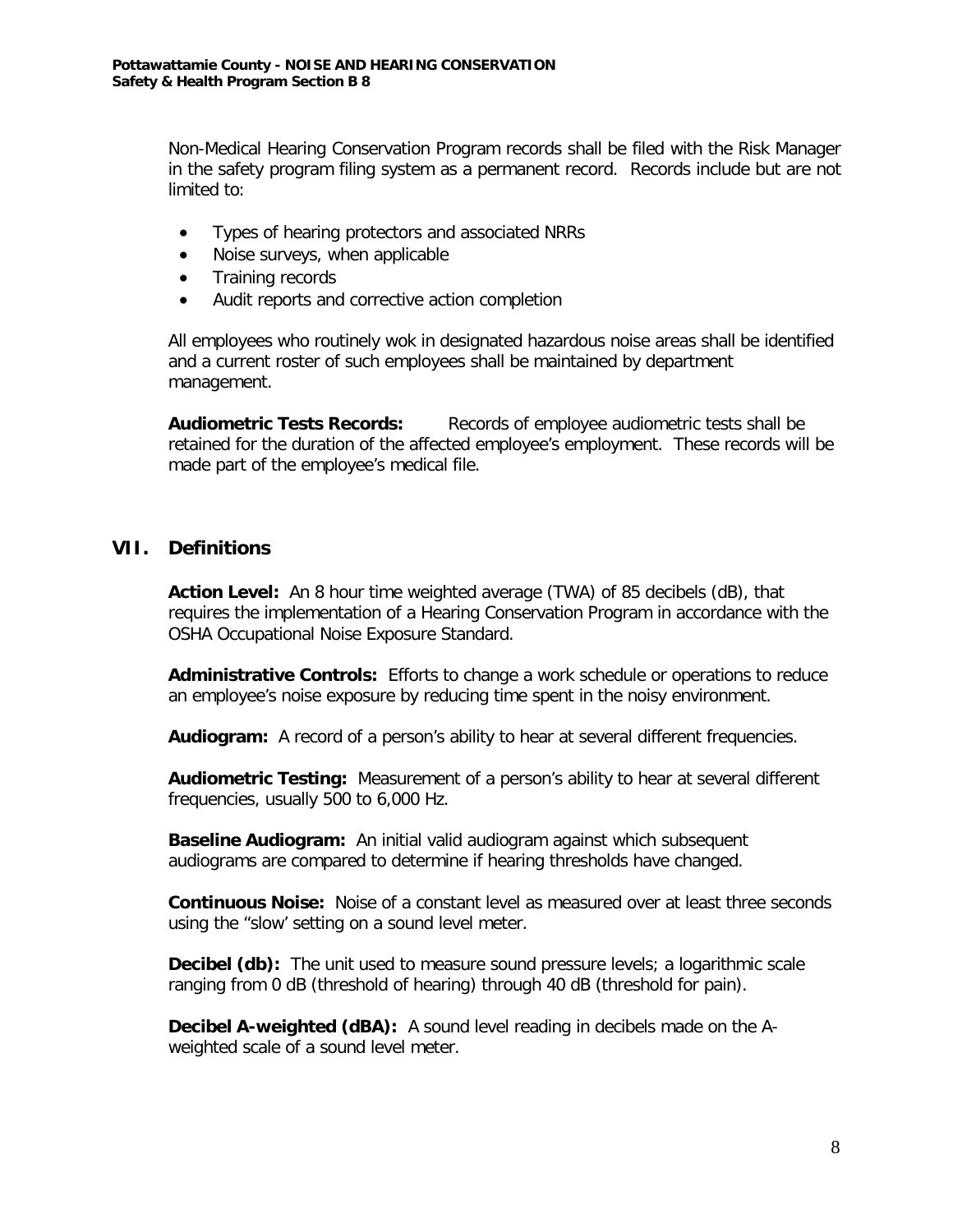**Engineering Controls:** Use of engineering methods to reduce or control a noise source usually by modifying or replacing equipment.

**Noise Dosimeter:** An instrument worn by employees for a specified period of time, which measures the employee's noise exposure during that time.

**Noise-Induced Hearing Loss:** A hearing loss that is attributed to noise exposure only.

**Standard Threshold Shift:** Relative to a baseline audiogram, a change in the hearing threshold of 10 dB or more at 2000, 3000, and 4000 Hz.